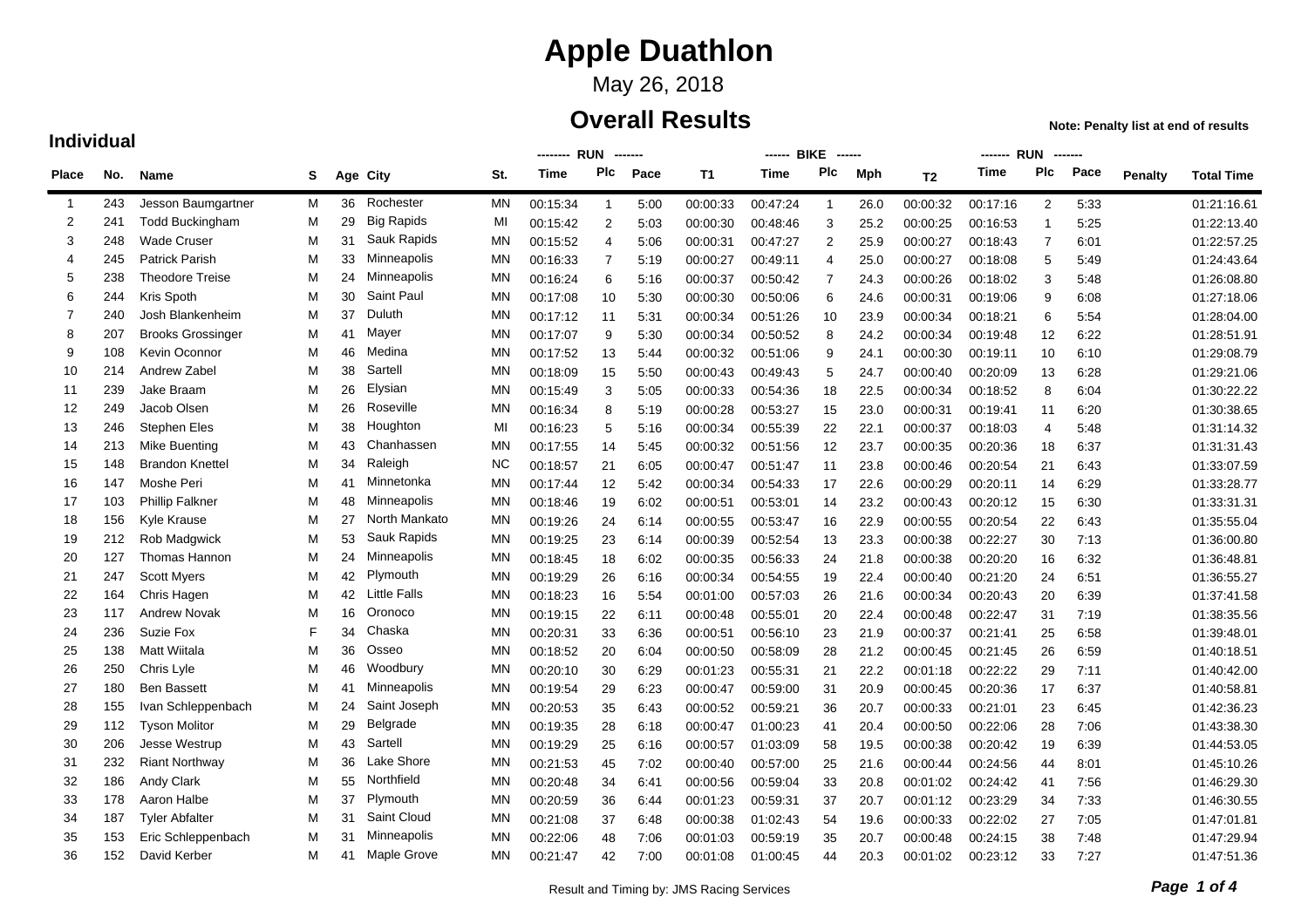## May 26, 2018

### **Overall Results**

**Note: Penalty list at end of results**

|       |     |                        |    |    | <b>RUN</b><br>--------<br>-------- |           |             |     | ------ BIKE<br>------ |           |             |     |      | <b>RUN</b>     |          |     |       |         |                   |
|-------|-----|------------------------|----|----|------------------------------------|-----------|-------------|-----|-----------------------|-----------|-------------|-----|------|----------------|----------|-----|-------|---------|-------------------|
| Place | No. | Name                   | s  |    | Age City                           | St.       | <b>Time</b> | Plc | Pace                  | <b>T1</b> | <b>Time</b> | Plc | Mph  | T <sub>2</sub> | Time     | Plc | Pace  | Penalty | <b>Total Time</b> |
| 37    | 205 | Andrea Myers           | F. | 42 | Plymouth                           | ΜN        | 00:21:41    | 41  | 6:58                  | 00:00:32  | 01:00:51    | 45  | 20.2 | 00:00:39       | 00:24:15 | 37  | 7:48  |         | 01:47:55.99       |
| 38    | 182 | Luke Harned            | M  | 65 | <b>Saint Paul</b>                  | MN        | 00:22:01    | 47  | 7:05                  | 00:00:55  | 00:59:48    | 39  | 20.6 | 00:01:03       | 00:25:07 | 47  | 8:04  |         | 01:48:51.86       |
| 39    | 113 | Mike Bowman            | м  | 39 | Eagan                              | ΜN        | 00:21:37    | 40  | 6:57                  | 00:00:56  | 01:01:36    | 49  | 20.0 | 00:00:49       | 00:23:58 | 35  | 7:42  |         | 01:48:54.31       |
| 40    | 106 | <b>Rob Williams</b>    | M  | 38 | <b>Eden Prairie</b>                | ΜN        | 00:20:12    | 31  | 6:29                  | 00:01:10  | 00:58:43    | 30  | 21.0 | 00:01:16       | 00:27:42 | 63  | 8:54  |         | 01:48:58.97       |
| 41    | 150 | <b>Timm Vedder</b>     | M  | 43 | Sartell                            | ΜN        | 00:23:03    | 61  | 7:24                  | 00:01:17  | 01:01:47    | 50  | 19.9 | 00:00:53       | 00:22:59 | 32  | 7:23  |         | 01:49:56.73       |
| 42    | 179 | Amy Woolsey            | F  | 52 | Sauk Rapids                        | <b>MN</b> | 00:23:05    | 63  | 7:25                  | 00:01:04  | 01:00:06    | 40  | 20.5 | 00:00:54       | 00:25:23 | 51  | 8:09  |         | 01:50:29.30       |
| 43    | 132 | <b>Steve Peterson</b>  | M  | 60 | Saint Paul                         | <b>MN</b> | 00:23:15    | 65  | 7:28                  | 00:00:57  | 00:59:00    | 32  | 20.9 | 00:00:47       | 00:26:43 | 58  | 8:35  |         | 01:50:39.66       |
| 44    | 102 | Gillian Auslander      | F  | 48 | Minneapolis                        | ΜN        | 00:22:18    | 50  | 7:10                  | 00:01:03  | 01:01:12    | 46  | 20.1 | 00:00:59       | 00:25:15 | 49  | 8:07  |         | 01:50:44.29       |
| 45    | 159 | Becca Joseph           | F  | 43 | Minnetonka                         | ΜN        | 00:22:24    | 51  | 7:12                  | 00:00:51  | 01:02:49    | 56  | 19.6 | 00:00:44       | 00:24:19 | 39  | 7:49  |         | 01:51:04.04       |
| 46    | 251 | Cheri Bates            | F  | 46 | Sauk Rapids                        | MN        | 00:25:16    | 82  | 8:07                  | 00:00:51  | 00:58:19    | 29  | 21.1 | 00:00:55       | 00:26:12 | 56  | 8:25  |         | 01:51:31.19       |
| 47    | 197 | Julie Hurley           | F  | 45 | Excelsior                          | MN        | 00:21:51    | 44  | 7:01                  | 00:00:54  | 01:03:14    | 59  | 19.5 | 00:00:55       | 00:24:45 | 43  | 7:57  |         | 01:51:36.74       |
| 48    | 235 | Douglas Davis          | м  | 35 | <b>Cottage Grove</b>               | ΜN        | 00:22:42    | 57  | 7:18                  | 00:01:11  | 00:57:56    | 27  | 21.2 | 00:01:22       | 00:28:43 | 70  | 9:14  |         | 01:51:51.85       |
| 49    | 172 | <b>Scott Dezurik</b>   | м  | 50 | Avon                               | ΜN        | 00:22:52    | 58  | 7:21                  | 00:00:46  | 01:02:30    | 53  | 19.7 | 00:00:49       | 00:25:38 | 52  | 8:14  |         | 01:52:32.95       |
| 50    | 216 | Greg Koutoupas         | М  | 45 | Saint Joseph                       | <b>MN</b> | 00:22:29    | 54  | 7:13                  | 00:01:04  | 01:02:03    | 51  | 19.8 | 00:01:14       | 00:25:51 | 53  | 8:18  |         | 01:52:37.62       |
| 51    | 167 | Kerby Plante           | М  | 45 | Saint Clolud                       | <b>MN</b> | 00:22:24    | 52  | 7:12                  | 00:00:53  | 01:04:09    | 63  | 19.2 | 00:00:45       | 00:25:22 | 50  | 8:09  |         | 01:53:30.54       |
| 52    | 198 | Kyle Kraemer           | М  | 25 | Saint Cloud                        | <b>MN</b> | 00:22:01    | 46  | 7:04                  | 00:00:52  | 01:00:31    | 42  | 20.3 | 00:01:05       | 00:29:22 | 72  | 9:27  |         | 01:53:48.54       |
| 53    | 228 | Mike Flynn             | М  | 66 | <b>Elk River</b>                   | ΜN        | 00:24:36    | 78  | 7:54                  | 00:01:04  | 01:02:22    | 52  | 19.7 | 00:01:12       | 00:25:06 | 46  | 8:04  |         | 01:54:17.05       |
| 54    | 190 | Jenna Christensen      | F  | 27 | Janesville                         | MN        | 00:23:53    | 71  | 7:40                  | 00:00:51  | 01:00:40    | 43  | 20.3 | 00:00:48       | 00:28:20 | 67  | 9:07  |         | 01:54:29.45       |
| 55    | 173 | Adam Burrack           | м  | 35 | Minneapolis                        | MN        | 00:18:35    | 17  | 5:58                  | 00:01:11  | 01:05:24    | 73  | 18.8 | 00:01:06       | 00:28:30 | 68  | 9:10  |         | 01:54:43.91       |
| 56    | 184 | <b>Tracie Kent</b>     | F  | 44 | Saint Paul                         | ΜN        | 00:24:29    | 76  | 7:52                  | 00:00:52  | 01:04:04    | 62  | 19.2 | 00:00:56       | 00:24:44 | 42  | 7:57  |         | 01:55:02.14       |
| 57    | 185 | Jason Migala           | м  | 39 | Sauk Rapids                        | ΜN        | 00:22:32    | 55  | 7:14                  | 00:00:48  | 01:01:15    | 47  | 20.1 | 00:00:54       | 00:30:09 | 76  | 9:42  |         | 01:55:34.65       |
| 58    | 110 | <b>Tim Obrien</b>      | M  | 62 | Minneapolis                        | <b>MN</b> | 00:26:19    | 96  | 8:28                  | 00:01:24  | 00:59:12    | 34  | 20.8 | 00:01:41       | 00:27:04 | 59  | 8:42  |         | 01:55:36.89       |
| 59    | 135 | Mike Abel              | M  | 50 | Sartell                            | <b>MN</b> | 00:25:37    | 91  | 8:14                  | 00:01:24  | 00:59:46    | 38  | 20.6 | 00:01:28       | 00:27:29 | 62  | 8:50  |         | 01:55:42.04       |
| 60    | 177 | Jason Neumann          | М  | 36 | Saint Cloud                        | <b>MN</b> | 00:23:34    | 67  | 7:34                  | 00:00:45  | 01:02:47    | 55  | 19.6 | 00:01:07       | 00:28:17 | 65  | 9:05  |         | 01:56:26.77       |
| 61    | 141 | Nathan Hoffman         | М  | 32 | Saint Cloud                        | ΜN        | 00:20:19    | 32  | 6:32                  | 00:01:43  | 01:08:34    | 83  | 17.9 | 00:01:10       | 00:25:10 | 48  | 8:05  |         | 01:56:53.30       |
| 62    | 219 | Darin Wieneke          | M  | 44 | <b>Saint Paul</b>                  | ΜN        | 00:21:36    | 39  | 6:56                  | 00:01:18  | 01:08:46    | 85  | 17.9 | 00:01:18       | 00:24:12 | 36  | 7:47  |         | 01:57:07.72       |
| 63    | 114 | Alexander Forster      | M  | 25 | Saint Cloud                        | MN        | 00:21:50    | 43  | 7:01                  | 00:01:24  | 01:08:08    | 81  | 18.1 | 00:01:24       | 00:24:31 | 40  | 7:53  |         | 01:57:14.54       |
| 64    | 107 | Adam Herbst            | м  | 41 | Sartell                            | MN        | 00:23:11    | 64  | 7:27                  | 00:01:17  | 01:07:13    | 77  | 18.3 | 00:01:08       | 00:25:04 | 45  | 8:03  |         | 01:57:49.53       |
| 65    | 157 | Ryan Newman            | м  | 41 | Sartell                            | <b>MN</b> | 00:23:00    | 60  | 7:23                  | 00:01:05  | 01:06:05    | 76  | 18.6 | 00:01:28       | 00:27:21 | 61  | 8:47  |         | 01:58:56.31       |
| 66    | 133 | Dane Nelsen            | м  | 31 | Saint Cloud                        | ΜN        | 00:25:18    | 83  | 8:08                  | 00:01:06  | 01:05:06    | 69  | 18.9 | 00:01:04       | 00:28:16 | 64  | 9:05  |         | 02:00:47.51       |
| 67    | 146 | <b>Timothy Swanson</b> | M  | 39 | Carver                             | <b>MN</b> | 00:23:47    | 69  | 7:39                  | 00:01:29  | 01:08:15    | 82  | 18.0 | 00:01:17       | 00:26:04 | 55  | 8:23  |         | 02:00:49.29       |
| 68    | 118 | Samuel Gerlach         | M  | 23 | <b>Elk River</b>                   | <b>MN</b> | 00:23:44    | 68  | 7:38                  | 00:01:04  | 01:05:22    | 72  | 18.8 | 00:00:56       | 00:29:54 | 75  | 9:37  |         | 02:00:57.45       |
| 69    | 220 | <b>Judy Murray</b>     | F  | 58 | Sartell                            | <b>MN</b> | 00:25:27    | 88  | 8:11                  | 00:01:11  | 01:04:58    | 68  | 18.9 | 00:01:12       | 00:28:32 | 69  | 9:11  |         | 02:01:17.28       |
| 70    | 193 | Shawn Mcgee            | M  | 43 | Sartell                            | ΜN        | 00:23:03    | 62  | 7:25                  | 00:01:05  | 01:10:03    | 89  | 17.6 | 00:01:24       | 00:25:54 | 54  | 8:20  |         | 02:01:27.03       |
| 71    | 130 | Dan Buchholz           | M  | 41 | Sartell                            | MN        | 00:22:26    | 53  | 7:12                  | 00:01:14  | 01:04:52    | 67  | 19.0 | 00:01:06       | 00:32:17 | 88  | 10:23 |         | 02:01:52.45       |
| 72    | 105 | <b>Emily Rothstein</b> | F  | 28 | <b>Saint Cloud</b>                 | MN        | 00:24:21    | 75  | 7:50                  | 00:01:06  | 01:09:25    | 87  | 17.7 | 00:01:02       | 00:26:32 | 57  | 8:32  |         | 02:02:23.28       |

#### **Individual**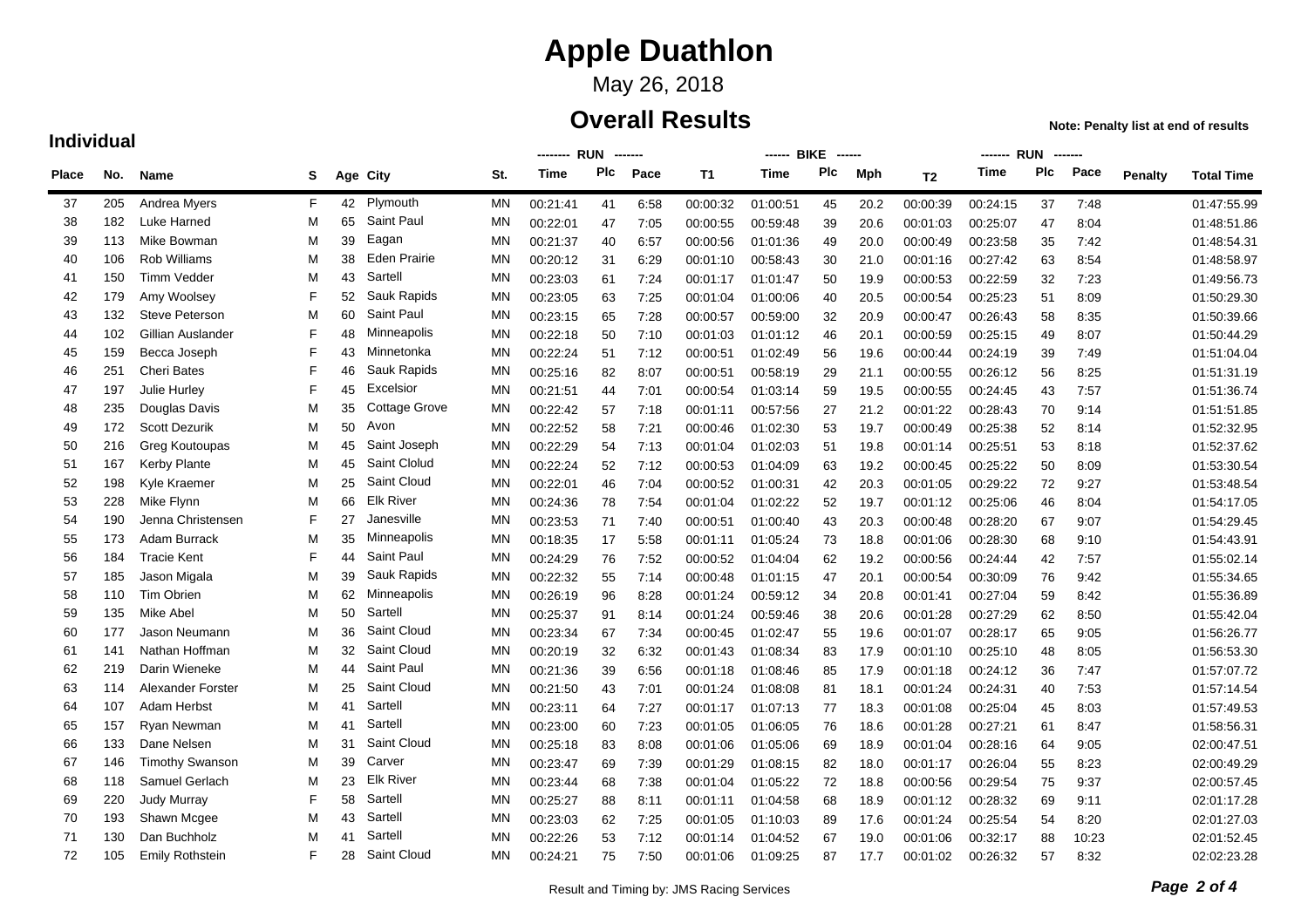## May 26, 2018

### **Overall Results**

**Note: Penalty list at end of results**

|              |     |                           |    |    | <b>RUN</b><br>-------- |           |          |     |       | ------ BIKE | ------      | ------- RUN<br>-------- |      |                |             |     |       |                |                   |
|--------------|-----|---------------------------|----|----|------------------------|-----------|----------|-----|-------|-------------|-------------|-------------------------|------|----------------|-------------|-----|-------|----------------|-------------------|
| <b>Place</b> | No. | Name                      | S  |    | Age City               | St.       | Time     | Plc | Pace  | <b>T1</b>   | <b>Time</b> | Plc                     | Mph  | T <sub>2</sub> | <b>Time</b> | Plc | Pace  | <b>Penalty</b> | <b>Total Time</b> |
| 73           | 223 | Andrea Sailer             | F. | 41 | Sartril                | MI        | 00:25:23 | 85  | 8:10  | 00:00:52    | 01:05:39    | 74                      | 18.7 | 00:00:59       | 00:29:50    | 74  | 9:36  |                | 02:02:41.29       |
| 74           | 175 | Eric Howd                 | M  | 17 | Hastings               | MN        | 00:19:35 | 27  | 6:17  | 00:00:36    | 01:13:03    | 99                      | 16.8 | 00:01:25       | 00:28:17    | 66  | 9:06  |                | 02:02:53.03       |
| 75           | 224 | Pam Stevens               | F  | 65 | Sartell                | MN        | 00:26:49 | 98  | 8:37  | 00:00:57    | 01:03:48    | 61                      | 19.3 | 00:01:06       | 00:30:16    | 78  | 9:44  |                | 02:02:53.29       |
| 76           | 226 | <b>Scott Rutten</b>       | M  | 49 | Sauk Centre            | <b>MN</b> | 00:27:07 | 100 | 8:43  | 00:01:02    | 01:02:51    | 57                      | 19.6 | 00:00:58       | 00:31:03    | 82  | 9:59  |                | 02:02:59.28       |
| 77           | 124 | Sean Devine               | M  | 24 | Minneapolis            | <b>MN</b> | 00:22:09 | 49  | 7:07  | 00:01:03    | 01:08:08    | 80                      | 18.1 | 00:01:10       | 00:31:00    | 81  | 9:58  |                | 02:03:27.63       |
| 78           | 176 | Jessica Paul              | F  | 40 | Sauk Rapids            | <b>MN</b> | 00:25:24 | 86  | 8:10  | 00:01:03    | 01:05:51    | 75                      | 18.7 | 00:01:03       | 00:30:25    | 79  | 9:47  |                | 02:03:43.78       |
| 79           | 143 | Dayna Schleppenbach       | F  | 26 | <b>Saint Paul</b>      | <b>MN</b> | 00:23:33 | 66  | 7:34  | 00:00:59    | 01:11:31    | 94                      | 17.2 | 00:00:55       | 00:27:04    | 60  | 8:42  |                | 02:03:58.44       |
| 80           | 125 | Bev Swanson               | F  | 48 | <b>Buffalo</b>         | <b>MN</b> | 00:24:31 | 77  | 7:53  | 00:00:59    | 01:07:32    | 78                      | 18.2 | 00:00:47       | 00:30:26    | 80  | 9:47  |                | 02:04:12.52       |
| 81           | 109 | Stepanie Janson           | F  | 35 | Sartell                | <b>MN</b> | 00:22:35 | 56  | 7:16  | 00:00:50    | 01:10:38    | 91                      | 17.4 | 00:00:55       | 00:29:30    | 73  | 9:29  |                | 02:04:25.42       |
| 82           | 131 | Dan Reitsma               | M  | 40 | Carver                 | <b>MN</b> | 00:25:25 | 87  | 8:10  | 00:01:38    | 01:03:40    | 60                      | 19.3 | 00:01:59       | 00:31:50    | 85  | 10:14 |                | 02:04:31.03       |
| 83           | 128 | Shawn Heller              | M  | 39 | Maple Grove            | <b>MN</b> | 00:30:44 | 114 | 9:53  | 00:02:11    | 01:01:23    | 48                      | 20.0 | 00:01:35       | 00:28:56    | 71  | 9:18  |                | 02:04:46.33       |
| 84           | 162 | Liz Johnson               | F  | 35 | Mankato                | <b>MN</b> | 00:26:46 | 97  | 8:36  | 00:01:49    | 01:04:21    | 64                      | 19.1 | 00:01:25       | 00:33:45    | 96  | 10:51 |                | 02:08:03.19       |
| 85           | 101 | <b>Cory Brathall</b>      | M  | 29 | Minneapolis            | <b>MN</b> | 00:22:57 | 59  | 7:23  | 00:01:44    | 01:11:10    | 92                      | 17.3 | 00:01:09       | 00:31:17    | 83  | 10:03 |                | 02:08:15.16       |
| 86           | 139 | <b>Brian Morris</b>       | M  | 41 | Minneapolis            | ΜN        | 00:23:57 | 72  | 7:42  | 00:01:51    | 01:08:42    | 84                      | 17.9 | 00:01:18       | 00:32:34    | 90  | 10:28 |                | 02:08:19.28       |
| 87           | 116 | Ben Koenig                | M  | 26 | Sartell                | <b>MN</b> | 00:23:47 | 70  | 7:39  | 00:00:55    | 01:12:56    | 98                      | 16.9 | 00:01:01       | 00:30:11    | 77  | 9:42  |                | 02:08:47.78       |
| 88           | 140 | <b>Rachael Weiker</b>     | F  | 33 | Minneapolis            | <b>MN</b> | 00:26:13 | 93  | 8:26  | 00:00:57    | 01:09:07    | 86                      | 17.8 | 00:01:10       | 00:32:01    | 86  | 10:18 |                | 02:09:25.77       |
| 89           | 144 | <b>Eric Stenzel</b>       | M  | 36 | Mankato                | <b>MN</b> | 00:23:59 | 73  | 7:42  | 00:00:47    | 01:12:49    | 97                      | 16.9 | 00:00:52       | 00:31:38    | 84  | 10:10 |                | 02:10:02.48       |
| 90           | 221 | <b>Beth Wengler</b>       | F  | 52 | Saint Cloud            | <b>MN</b> | 00:27:51 | 103 | 8:57  | 00:01:31    | 01:07:51    | 79                      | 18.1 | 00:01:45       | 00:32:58    | 92  | 10:36 |                | 02:11:53.27       |
| 91           | 231 | <b>Phillip Paul</b>       | M  | 41 | Sauk Rapids            | MN        | 00:24:09 | 74  | 7:46  | 00:01:05    | 01:12:33    | 96                      | 17.0 | 00:01:41       | 00:32:33    | 89  | 10:28 |                | 02:11:58.20       |
| 92           | 227 | Anne Hoeschen             | F  | 44 | Freeport               | <b>MN</b> | 00:29:59 | 111 | 9:38  | 00:01:00    | 01:09:55    | 88                      | 17.6 | 00:00:51       | 00:32:59    | 93  | 10:36 |                | 02:14:41.46       |
| 93           | 160 | <b>Cindy Rother</b>       | F  | 53 | Hastings               | <b>MN</b> | 00:25:34 | 90  | 8:13  | 00:01:57    | 01:15:26    | 105                     | 16.3 | 00:01:10       | 00:32:04    | 87  | 10:19 |                | 02:16:07.68       |
| 94           | 189 | <b>Brandon Hansen</b>     | M  | 38 | Royalton               | <b>MN</b> | 00:25:16 | 81  | 8:07  | 00:01:01    | 01:14:02    | 102                     | 16.6 | 00:01:03       | 00:35:58    | 106 | 11:34 |                | 02:17:17.78       |
| 95           | 234 | <b>Tom Couillard</b>      | M  | 68 | <b>White Bear Lake</b> | <b>MN</b> | 00:29:09 | 109 | 9:22  | 00:01:30    | 01:11:11    | 93                      | 17.3 | 00:02:06       | 00:33:53    | 98  | 10:54 |                | 02:17:46.77       |
| 96           | 134 | <b>Brett Mayfield</b>     | M  | 49 | Cokato                 | MN        | 00:28:23 | 107 | 9:07  | 00:01:51    | 01:04:51    | 66                      | 19.0 | 00:02:33       | 00:40:20    | 114 | 12:58 |                | 02:17:55.01       |
| 97           | 222 | Shane Birch               | M  | 48 | Canton                 | <b>MN</b> | 00:25:00 | 80  | 8:02  | 00:01:34    | 01:04:41    | 65                      | 19.0 | 00:01:16       | 00:45:52    | 120 | 14:45 |                | 02:18:20.51       |
| 98           | 104 | Dina Khaled               | F  | 47 | Minneapolis            | <b>MN</b> | 00:28:12 | 106 | 9:04  | 00:01:22    | 01:14:57    | 104                     | 16.4 | 00:01:21       | 00:33:51    | 97  | 10:53 |                | 02:19:41.12       |
| 99           | 194 | <b>Cathleen Mcginnity</b> | F  | 52 | Luck                   | WI        | 00:28:51 | 108 | 9:17  | 00:01:31    | 01:14:15    | 103                     | 16.6 | 00:01:09       | 00:34:07    | 99  | 10:58 |                | 02:19:50.01       |
| 100          | 196 | Sara Scott                | F  | 44 | Foley                  | <b>MN</b> | 00:28:06 | 105 | 9:02  | 00:02:10    | 01:10:37    | 90                      | 17.4 | 00:02:10       | 00:37:39    | 109 | 12:06 |                | 02:20:39.17       |
| 101          | 233 | Bijesh Amatya             | M  | 32 | Saint Cloud            | <b>MN</b> | 00:26:19 | 95  | 8:28  | 00:01:18    | 01:19:02    | 110                     | 15.6 | 00:01:24       | 00:32:54    | 91  | 10:35 |                | 02:20:53.49       |
| 102          | 168 | Erin Ross                 | F  | 39 | Saint Joseph           | <b>MN</b> | 00:30:10 | 112 | 9:42  | 00:01:19    | 01:13:53    | 100                     | 16.7 | 00:01:09       | 00:34:44    | 100 | 11:10 |                | 02:21:12.43       |
| 103          | 183 | Louis Ahlstrand           | M  | 64 | Saint Paul             | MN        | 00:27:16 | 101 | 8:46  | 00:01:03    | 01:17:12    | 107                     | 15.9 | 00:01:03       | 00:34:49    | 101 | 11:12 |                | 02:21:20.52       |
| 104          | 161 | Joel Dahlin               | M  | 41 | Sartell                | <b>MN</b> | 00:30:27 | 113 | 9:47  | 00:01:16    | 01:14:01    | 101                     | 16.6 | 00:01:56       | 00:35:15    | 103 | 11:20 |                | 02:22:52.88       |
| 105          | 158 | Jocelyn Thorson           | F  | 19 | Sauk Rapids            | <b>MN</b> | 00:25:21 | 84  | 8:09  | 00:00:52    | 01:24:44    | 120                     | 14.5 | 00:01:04       | 00:33:28    | 95  | 10:46 |                | 02:25:26.50       |
| 106          | 123 | Kimberly Troske           | F  | 42 | <b>Eden Prairie</b>    | <b>MN</b> | 00:31:08 | 117 | 10:01 | 00:01:47    | 01:15:41    | 106                     | 16.3 | 00:01:39       | 00:35:33    | 104 | 11:26 |                | 02:25:45.85       |
| 107          | 129 | Kari Collett              | F  | 47 | Saint Cloud            | <b>MN</b> | 00:28:00 | 104 | 9:00  | 00:01:12    | 01:21:34    | 117                     | 15.1 | 00:01:18       | 00:35:43    | 105 | 11:29 |                | 02:27:43.95       |
| 108          | 149 | Amy Cross                 | F  | 25 | <b>Saint Cloud</b>     | <b>MN</b> | 00:27:36 | 102 | 8:52  | 00:01:23    | 01:26:07    | 121                     | 14.3 | 00:01:33       | 00:33:10    | 94  | 10:40 |                | 02:29:46.49       |

#### **Individual**